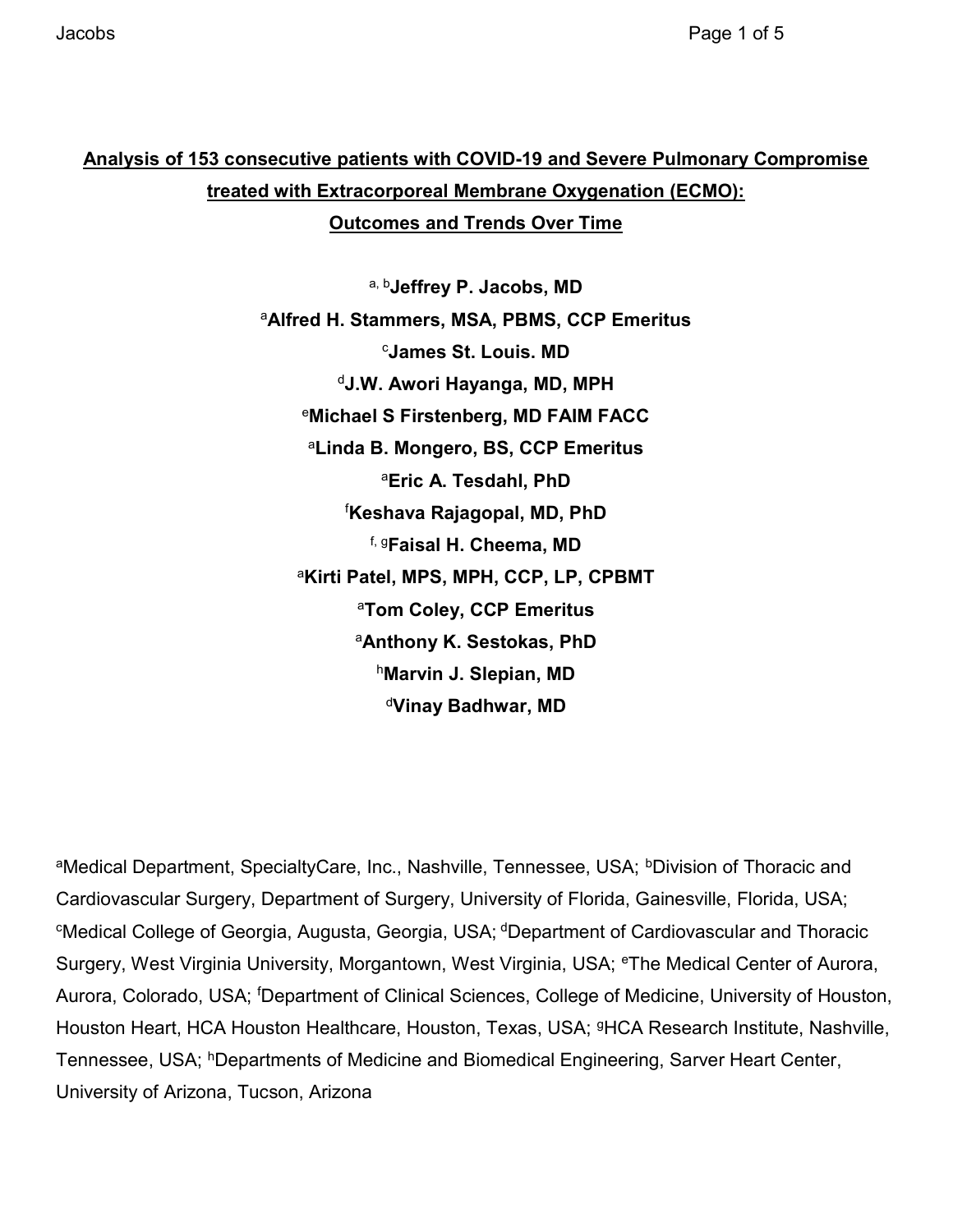### Abstract (WORD COUNT Limits)

- Purpose: 47 words out of 50 words allowed
- Methods: 98 words out of 100 words allowed
- Results: 150 words out of 150 words
- Conclusions: 50 words 50 word

**OBJECTIVES:** The role of extracorporeal membrane oxygenation (ECMO) in the management of severely ill patients with COVID-19 continues to evolve. The purpose of this abstract is to review our clinical experience in 153 patients with confirmed COVID-19 treated with ECMO and to document trends in management over time.

METHODS: A multi-institutional database was created and utilized to assess all patients with COVID-19 who were supported with ECMO at 28 institutions. We report data collected between March 17, 2020, when our first COVID-19 patient was placed on ECMO, and August 6, 2020., Data analyzed included patient characteristics, pre-COVID-19 risk factors and comorbidities, confirmation of COVID-19 diagnosis, features of ECMO support, specific medications utilized in an attempt to treat COVID-19, and short-term outcomes through hospital discharge. Differences by mortality group were assessed using chi-square tests in categorical variables and Kruskal-Wallis rank sum tests and Welch's ANOVA in continuous variables.

RESULTS: During the five months of this study, 153 consecutive patients with COVID-19 were placed on ECMO. At the time of analysis, 36 remain on ECMO, 56 died prior to hospital discharge, and 61 are alive after separation from ECMO. Of 61 survivors after separation from ECMO, 36 are discharged from the hospital.

Table 1 compares survivors and non-survivors. Survivors had lower median age (45 versus 56.5 years, p<0.001) and shorter mean time on ECMO (14 versus 20 days, p=0.02). Of 110 patients receiving only veno-venous ECMO and separated from ECMO, 59 (53.6%) survive. Of 7 patients receiving veno-arterial ECMO and separated from ECMO, 2 (28.6%) survive.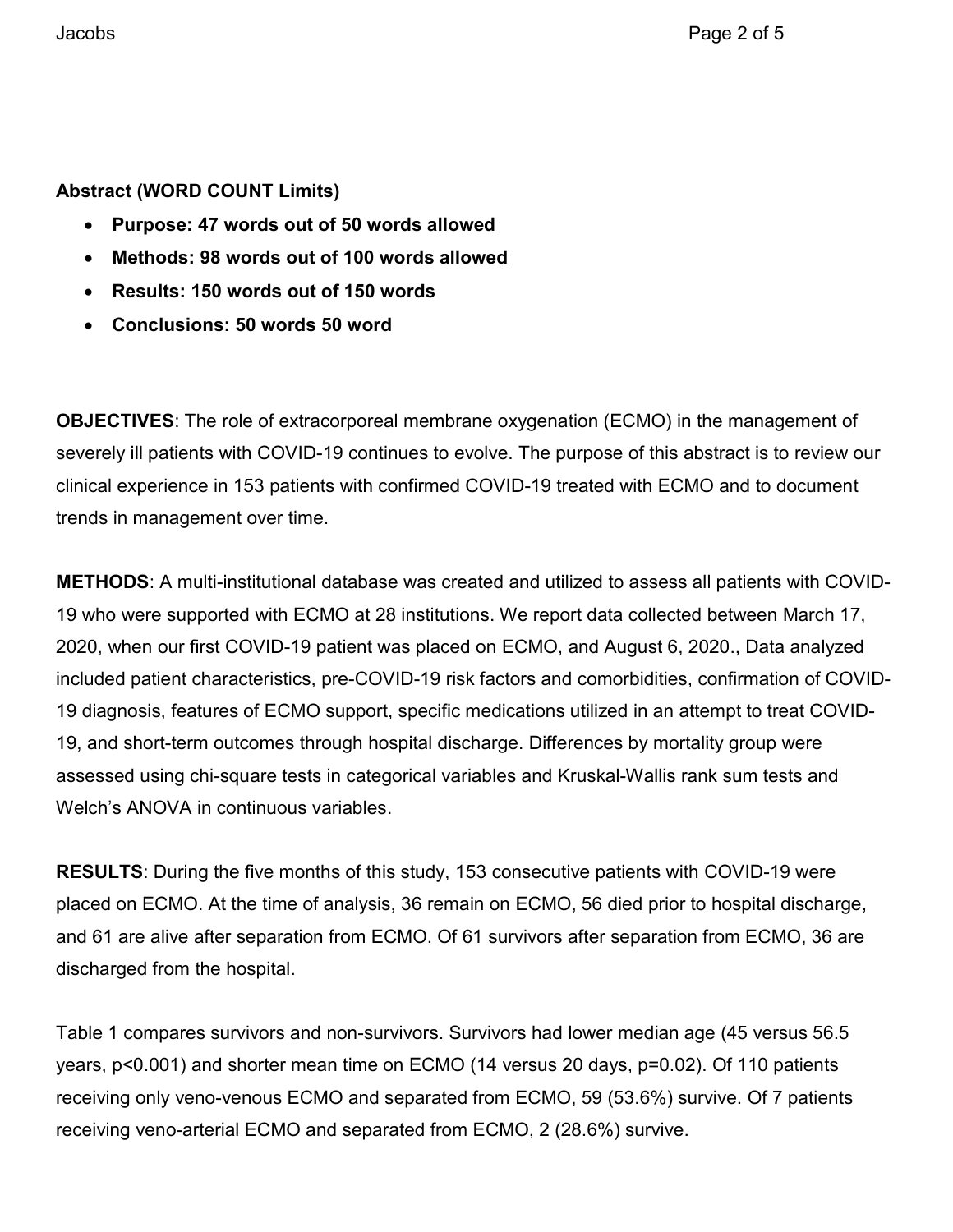Adjunctive therapies in the 61 survivors included: intravenous steroids (n=34 patients), antiinterleukin-6-receptor monoclonal antibodies (Tocilizumab or Sarilumab) (n=30 patients), Convalescent Plasma (n=26 patients), antiviral medications (Remdesivir) (n=22 patients), hydroxychloroquine (n=22 patients), and Prostaglandin (n=21 patients). The figure documents trends of utilization of these therapies.

CONCLUSIONS: ECMO facilitates salvage and survival of select critically ill patients with COVID-19. Survivors tend to be younger and have shorter duration of ECMO support. Survival of decannulated patients supported with only veno-venous ECMO is 54%. Substantial variation exists in drug treatment of COVID-19, but ECMO offers a reasonable rescue strategy.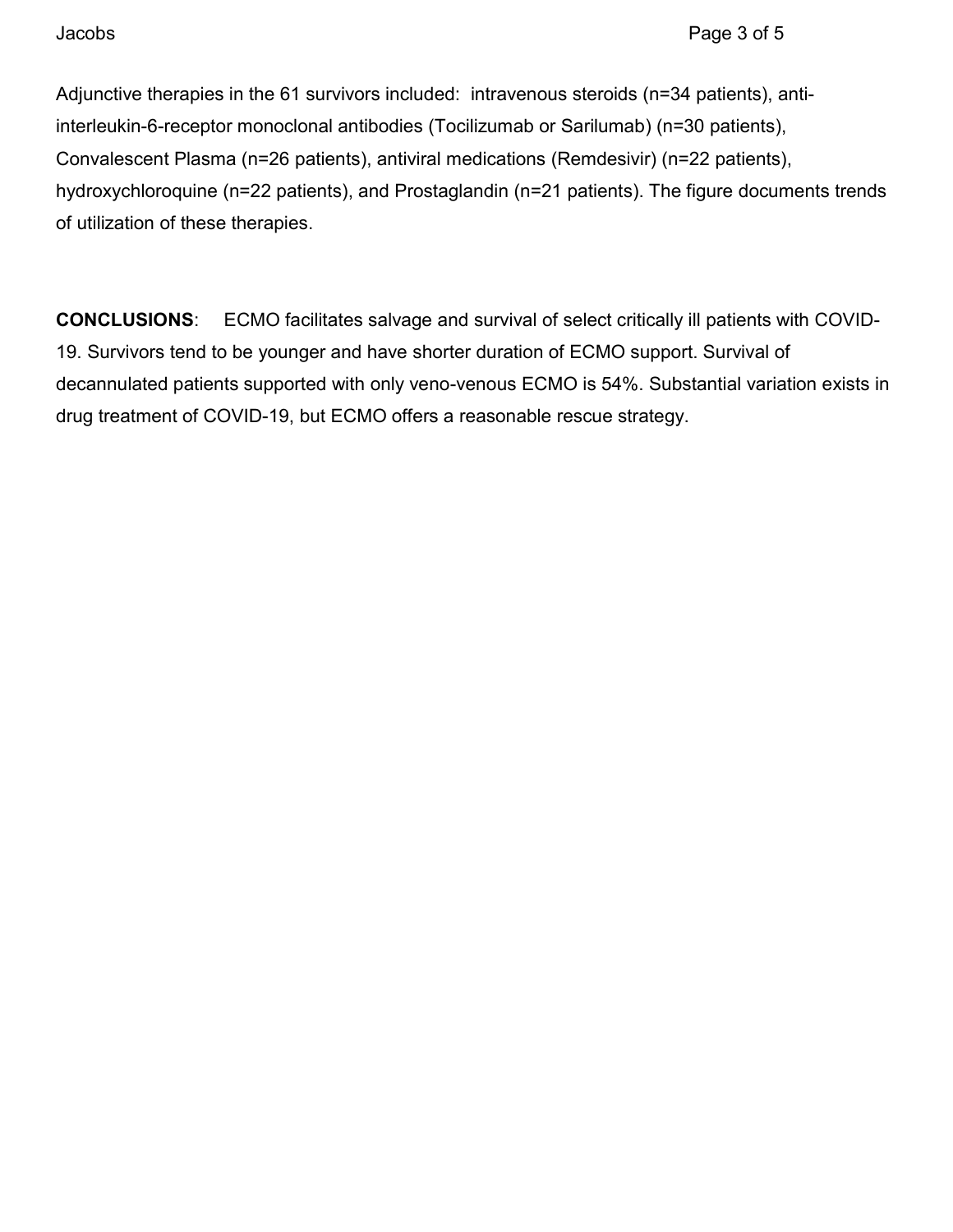# Table 1. Overview of Patients with COVID-19 treated with ECMO and no longer on ECMO,

| comparing the characteristics of the 61 survivors to the 56 non-survivors |  |  |  |
|---------------------------------------------------------------------------|--|--|--|
|---------------------------------------------------------------------------|--|--|--|

|                                                        | Level              | Non-survivors           | <b>Survivors</b>        | P       |
|--------------------------------------------------------|--------------------|-------------------------|-------------------------|---------|
| N                                                      |                    | 56                      | 61                      |         |
| Days from COVID Diagnosis to Intubation (mean (SD))    |                    | 6.22(6.41)              | 4.37(4.10)              | 0.15    |
| Days from COVID Diagnosis to Intubation (median [IQR]) |                    | 3.50 [1.00, 12.25]      | 4.00 [1.00, 7.00]       | 0.50    |
| Days from Intubation to Cannulation (mean (SD))        |                    | 4.29(3.97)              | 4.46 (3.85)             | 0.86    |
| Days from Intubation to Cannulation (median [IQR])     |                    | 4.00 [1.00, 7.75]       | 4.00 [1.00, 6.00]       | 0.83    |
| Days on ECMO (mean (SD))                               |                    | 19.76 (17.53)           | 13.80 (9.57)            | 0.02    |
| Days on ECMO (median [IQR])                            |                    | 14.00 [8.00, 27.75]     | 10.00 [8.00, 15.00]     | 0.12    |
| Hours on ECMO (mean (SD))                              |                    | 462.50 (421.47)         | 322.07 (229.03)         | 0.03    |
| Hours on ECMO (median [IQR])                           |                    | 327.00 [172.25, 649.00] | 227.00 [188.00, 343.00] | 0.15    |
| Hours on ECMO (minimum, maximum)                       |                    | 31.00, 2175.00          | 61.00, 1092.00          | No Test |
| Age (mean (SD))                                        |                    | 53.88 (11.53)           | 45.57 (12.80)           | < 0.001 |
| Age (median [IQR])                                     |                    | 56.50 [46.00, 61.25]    | 45.00 [36.00, 56.00]    | < 0.001 |
| Gender (Count (%))                                     | Female             | 16 (28.6)               | 23 (37.7)               | 0.40    |
|                                                        | Male               | 40 (71.4)               | 38 (62.3)               |         |
| Asthma (Count (%))                                     | Yes                | 12 (22.2)               | 11 (18.0)               | 0.74    |
| Hypertension (Count (%))                               | Yes                | 20(37.7)                | 26 (42.6)               | 0.74    |
| Obesity (Count (%))                                    | Yes                | 31 (56.4)               | 38 (62.3)               | 0.65    |
| Diabetes (Count (%))                                   | Yes                | 23 (41.8)               | 21(34.4)                | 0.53    |
| Heart Disease (Count (%))                              | Yes                | 8(14.5)                 | 5(8.2)                  | 0.43    |
| Cancer (Count (%))                                     | Yes                | 3(5.5)                  | 3(4.9)                  | 1.00    |
| Chronic Renal Failure (Count (%))                      | Yes                | 2(3.8)                  | 2(3.3)                  | 1.00    |
| One or More Comorbid Conditions (Count (%))            | Yes                | 45 (81.8)               | 48 (78.7)               | 0.85    |
| Prone Position Before ECMO (Count (%))                 | Yes                | 37 (67.3)               | 42 (68.9)               | 1.00    |
| CVVH or CRRT Used (Count (%))                          | Yes                | 18 (32.7)               | 15 (24.6)               | 0.45    |
| ECMO Type (Count (%))                                  | VA                 | 5(8.9)                  | 2(3.3)                  |         |
|                                                        | <b>VV</b>          | 51(91.1)                | 59 (96.7)               | 0.37    |
| Anticoagulation Type (Count (%))                       | Argatroban         | 5(9.1)                  | 5(8.2)                  |         |
|                                                        | <b>Bivalirudin</b> | 6(10.9)                 | 4(6.6)                  | 0.68    |
|                                                        | Heparin            | 44 (80.0)               | 52 (85.2)               |         |
| Steroids (Count (%))                                   | Yes                | 30 (56.6)               | 34 (57.6)               | 1.00    |
| Anti-Interleukin-6 Medication (Count (%))              | Yes                | 18 (34.6)               | 30 (51.7)               | 0.11    |
| Convalescent Plasma (Count (%))                        | Yes                | 21(45.7)                | 26(48.1)                | 0.96    |
| Anti-Viral Medication (Count (%))                      | Yes                | 15 (27.8)               | 22 (37.9)               | 0.35    |
| Hydroxychloroquine (Count (%))                         | Yes                | 18 (32.7)               | 22 (36.1)               | 0.86    |
| Flolan (Prostaglandin) (Count (%))                     | Yes                | 20 (38.5)               | 21(35.0)                | 0.86    |

Table 1 provides detailed data about 117 patients with COVID-19 treated with ECMO and no longer on ECMO and compares the characteristics of the 61 survivors to the 56 non-survivors.